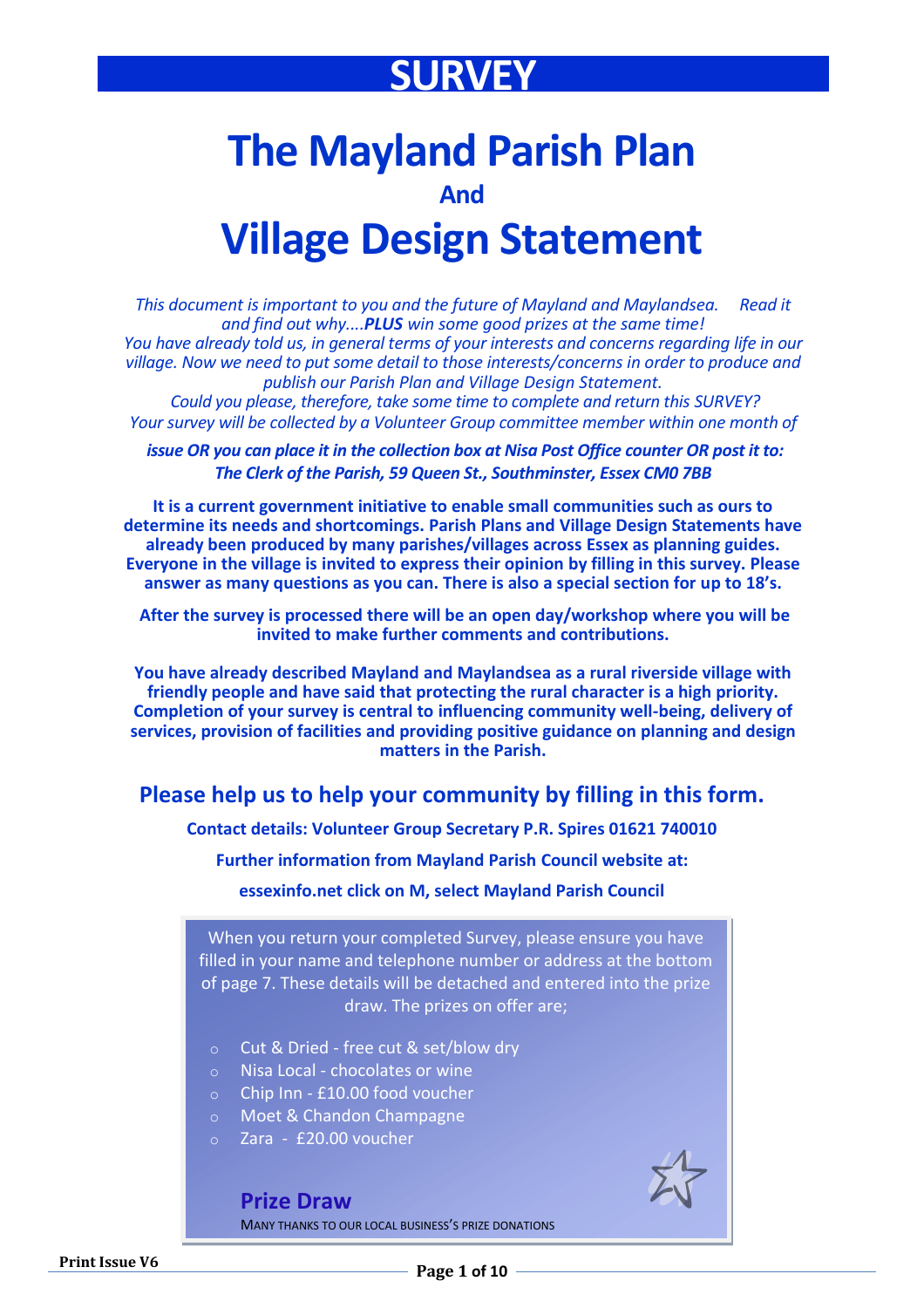### **SECTION ONE: THE ENVIRONMENT**

| 1.  | Which of the following would be beneficial to the village and would protect the environment?<br>Please indicate the items you consider to be the most important, i.e. $1 =$ first, $2 =$ second, etc.                                                                                                                                                                                                                                                 |
|-----|-------------------------------------------------------------------------------------------------------------------------------------------------------------------------------------------------------------------------------------------------------------------------------------------------------------------------------------------------------------------------------------------------------------------------------------------------------|
|     | no specific view<br>more frequent street cleaning<br>more frequent and better upkeep of grass verges, hedges and ditches<br>improved visual entrances to the village at The Drive and Nipsells Chase<br>improved maintenance of the sea wall protecting Maylandsea/Mayland                                                                                                                                                                            |
| 2.  | Would you like to see an improvement in the maintenance of existing public footpaths, rights<br>of way and public open spaces in the village?<br>no view<br>$\vert$ yes<br>no                                                                                                                                                                                                                                                                         |
| 3.  | Would you like to see legal registration of public footpaths, rights of way and public open<br>spaces in the village?<br>no view<br>$\sqrt{1}$ yes<br>n <sub>o</sub>                                                                                                                                                                                                                                                                                  |
|     |                                                                                                                                                                                                                                                                                                                                                                                                                                                       |
|     | SECTION TWO: ROADS AND TRANSPORT                                                                                                                                                                                                                                                                                                                                                                                                                      |
| 4.  | In order to assess the impact of cars on the village, would you please indicate the number of<br>vehicles in your household and where they are usually parked<br>(a) on the street, $(b)$ in a garage, (c) off road                                                                                                                                                                                                                                   |
|     | number of vehicles<br>h                                                                                                                                                                                                                                                                                                                                                                                                                               |
| 5.  | Do you think any of the following would be beneficial to the safety of the village? Please<br>indicate the items you consider to be the most important, i.e. $1 =$ first, $2 =$ second, $3 =$ third,                                                                                                                                                                                                                                                  |
|     | etc. If you have no specific view on any item, please leave blank.<br>20 mph speed limit around Maylandsea Community Primary School;<br>A pedestrian crossing in The Drive adjacent to the school;<br>Ban vehicles parking with wheels on the pavement (would require a local byelaw);<br>Encourage more cycling and walking within the village;<br>traffic calming; (please tick), $\Box$ speed cameras, $\Box$ road humps, $\Box$ priority sections |
| 6.  | Are you happy with the level of maintenance of the roads and pavements in the village? If<br>not, please specify.                                                                                                                                                                                                                                                                                                                                     |
|     | $\perp$ yes                                                                                                                                                                                                                                                                                                                                                                                                                                           |
| 7.  | Are you happy with the level of road gritting in the winter? If not, please specify.                                                                                                                                                                                                                                                                                                                                                                  |
| 8.  | ves<br>Do you normally use your car to travel to any of the following destinations?<br>your place of work<br>the local railway station<br>your child/children's schools (if applicable)<br>the shops/supermarkets<br>local places of entertainment<br>your doctor's/dentist's surgery                                                                                                                                                                 |
| 9.  | How often do you use the $(a)$ local bus, $(b)$ branch line to Wickford train service?<br>$(a)$ $(b)$<br>$(a)$ $(b)$<br>$(a)$ $(b)$<br>$(a)$ $(b)$<br>daily<br>less than once a week<br>once a week<br>never                                                                                                                                                                                                                                          |
| 10. | Do you think there is a problem with parking in the village?<br>If yes, could you please state what you feel this is and where?<br>yes<br>no                                                                                                                                                                                                                                                                                                          |
|     |                                                                                                                                                                                                                                                                                                                                                                                                                                                       |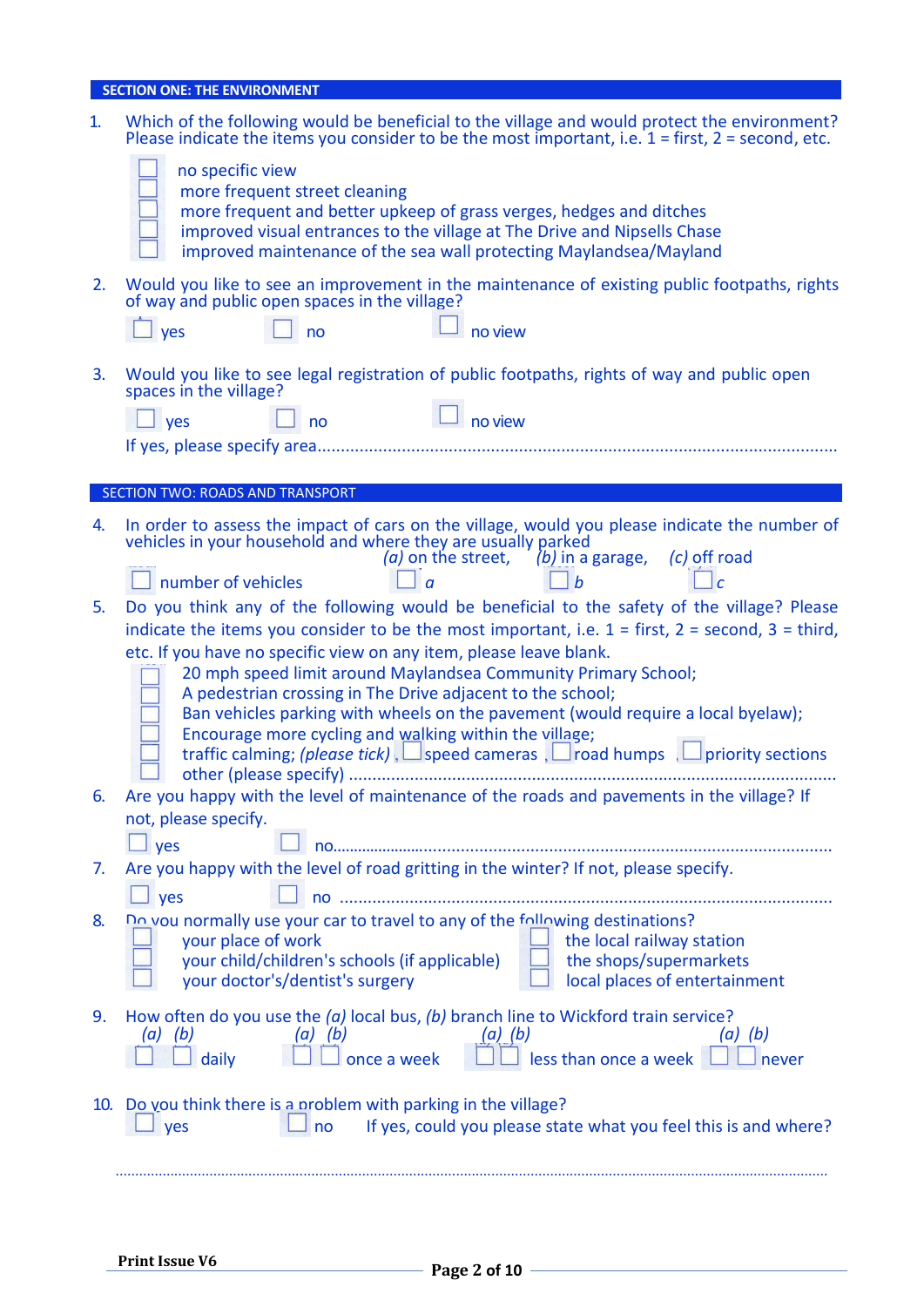| <b>SECTION THREE: SERVICES</b>                                                                                                                                                                                                                                                                                                                                                                                                                                                                                                                           |  |  |  |
|----------------------------------------------------------------------------------------------------------------------------------------------------------------------------------------------------------------------------------------------------------------------------------------------------------------------------------------------------------------------------------------------------------------------------------------------------------------------------------------------------------------------------------------------------------|--|--|--|
| <b>POLICING AND SECURITY</b>                                                                                                                                                                                                                                                                                                                                                                                                                                                                                                                             |  |  |  |
| 11. Do you ever feel unsafe in Mayland/Maylandsea?                                                                                                                                                                                                                                                                                                                                                                                                                                                                                                       |  |  |  |
| $\Box$ yes<br>no                                                                                                                                                                                                                                                                                                                                                                                                                                                                                                                                         |  |  |  |
| 12. Which, if any. of the following concern you in Mayland/Maylandsea?<br>none distribution one distribution one distribution of the vandalism distribution of the distribution of the d<br>$\Box$ drug abuse $\Box$ mugging $\Box$ other (please specify)<br>theft                                                                                                                                                                                                                                                                                      |  |  |  |
| 13. Do you think any of the following would improve the well-being and security in the village?<br>Please indicate the items you consider to be the most important, i.e. $1 =$ first, $2 =$ second,<br>3 = third, etc. If you have no specific view on any item, please leave blank.<br>more visible police presence: e.g. regular foot patrols<br>better consultation between police and local people<br>extension of frequency of visits of mobile police station<br>extension of Neighbourhood Watch schemes to all areas<br>improved street lighting |  |  |  |
| <b>CARE/MOBILITY</b>                                                                                                                                                                                                                                                                                                                                                                                                                                                                                                                                     |  |  |  |
| 14. Does any member of your household have specific health problems and/or disabilities that<br>seriously affect their day-to-day living?                                                                                                                                                                                                                                                                                                                                                                                                                |  |  |  |
| $\overline{\phantom{a}}$ ves<br>no<br>15. If 'yes', do they have any particular problems in getting access to the relevant services, e.g. because of transport difficulties or difficulties in getting registered with a doctor or dentist or<br>wheelchair access to public buildings?<br>yes<br>$\Box$ no                                                                                                                                                                                                                                              |  |  |  |
|                                                                                                                                                                                                                                                                                                                                                                                                                                                                                                                                                          |  |  |  |
| 16. Would anybody in your household like to see day-care facilities situated more locally?<br>$\Box$ yes<br>no<br>no view                                                                                                                                                                                                                                                                                                                                                                                                                                |  |  |  |
| <b>HEALTH</b>                                                                                                                                                                                                                                                                                                                                                                                                                                                                                                                                            |  |  |  |
| 17. Are you happy with the provision of Doctors and Surgery Facilities in Mayland/Maylandsea?                                                                                                                                                                                                                                                                                                                                                                                                                                                            |  |  |  |
| $\Box$ yes<br>no view<br>no                                                                                                                                                                                                                                                                                                                                                                                                                                                                                                                              |  |  |  |
|                                                                                                                                                                                                                                                                                                                                                                                                                                                                                                                                                          |  |  |  |
|                                                                                                                                                                                                                                                                                                                                                                                                                                                                                                                                                          |  |  |  |
| <b>RELIGION</b>                                                                                                                                                                                                                                                                                                                                                                                                                                                                                                                                          |  |  |  |
| 18. Are you happy with the Church provision and services in Mayland/Maylandsea?                                                                                                                                                                                                                                                                                                                                                                                                                                                                          |  |  |  |
| $\Box$ yes<br>no view<br>n <sub>o</sub>                                                                                                                                                                                                                                                                                                                                                                                                                                                                                                                  |  |  |  |
|                                                                                                                                                                                                                                                                                                                                                                                                                                                                                                                                                          |  |  |  |
|                                                                                                                                                                                                                                                                                                                                                                                                                                                                                                                                                          |  |  |  |
| <b>PUBLIC SERVICE/UTILITIES</b>                                                                                                                                                                                                                                                                                                                                                                                                                                                                                                                          |  |  |  |
| 19. OTHER PUBLIC SERVICES: Are you happy with the services provided by Maldon District Council?                                                                                                                                                                                                                                                                                                                                                                                                                                                          |  |  |  |
| $\Box$ yes<br>no view<br>no                                                                                                                                                                                                                                                                                                                                                                                                                                                                                                                              |  |  |  |
|                                                                                                                                                                                                                                                                                                                                                                                                                                                                                                                                                          |  |  |  |
| 20. Are you happy with the provision and level of services provided by the other Public Utility<br>companies, e.g. gas, electricity, water, sewerage, telephone, broadband?                                                                                                                                                                                                                                                                                                                                                                              |  |  |  |
| <b>ves</b><br>n <sub>o</sub>                                                                                                                                                                                                                                                                                                                                                                                                                                                                                                                             |  |  |  |
|                                                                                                                                                                                                                                                                                                                                                                                                                                                                                                                                                          |  |  |  |
| <b>Print Issue V6</b><br><u> 1989 - Johann Stein, mars et al. (</u><br>Page 3 of 10                                                                                                                                                                                                                                                                                                                                                                                                                                                                      |  |  |  |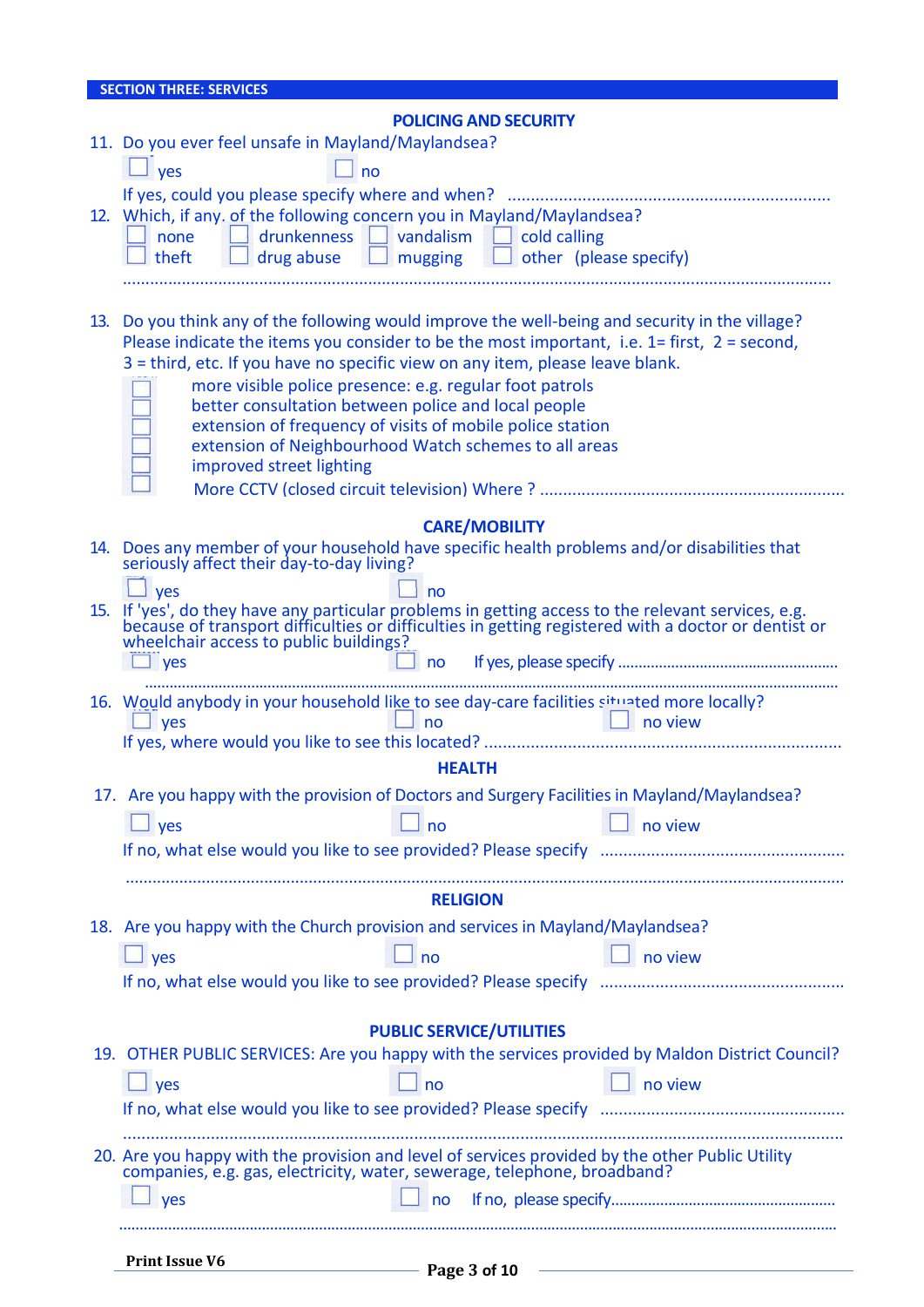### **SECTION FOUR: LOCAL BUSINESSES AND SHOPS**

|            | 21. Should any of the following be encouraged in and around Mayland/Maylandsea to assist in providing more local employment opportunities? Please indicate the items you consider to be<br>the more important. |  |  |  |
|------------|----------------------------------------------------------------------------------------------------------------------------------------------------------------------------------------------------------------|--|--|--|
|            | i.e. $1 =$ first, $2 =$ second, $3 =$ third, etc. If you have no specific view on any item, please leave<br>blank.                                                                                             |  |  |  |
|            | small business development<br>$\Box$ promotion of Mayland Business Park                                                                                                                                        |  |  |  |
|            | more office accommodation<br>$\Box$ business in existing buildings (such as                                                                                                                                    |  |  |  |
|            | converted agricultural buildings)                                                                                                                                                                              |  |  |  |
|            | 22. How many times in a week on average do you use the Village Shops?<br>23. How many times in a week on average do you use the Post Office?                                                                   |  |  |  |
|            | 24. Which other local businesses do you use in Mayland/Maylandsea (e.g. public house, pet food,                                                                                                                |  |  |  |
|            |                                                                                                                                                                                                                |  |  |  |
|            | 25. When eating out in Mayland/Maylandsea do you use? (a) Public House (b) Restaurant                                                                                                                          |  |  |  |
|            | $(c)$ Takeaway                                                                                                                                                                                                 |  |  |  |
|            | (b)<br>$\left(\frac{b}{4}\right)$<br>$\left(a\right)$<br>$\left(a\right)$<br>$\left( c\right)$                                                                                                                 |  |  |  |
|            | $\overline{\bigcup_{\text{regularly}}^{(c)}}$<br>$\frac{(c)}{\Box}$ occasionally<br>never.                                                                                                                     |  |  |  |
|            | SECTION FIVE: SPORT, SOCIAL AND RECREATIONAL FACILITIES                                                                                                                                                        |  |  |  |
|            | 26. What do you think of the existing facilities for sport and recreation in Mayland/Maylandsea?                                                                                                               |  |  |  |
|            | good<br>poor                                                                                                                                                                                                   |  |  |  |
|            | reasonable<br>no opinion<br>27. Would you like to see more opportunities for sport and recreation in Mayland/Maylandsea?                                                                                       |  |  |  |
|            | $\Box$ yes                                                                                                                                                                                                     |  |  |  |
|            | 28. Do you belong to any club or sports group that meets regularly in Mayland/Maylandsea?                                                                                                                      |  |  |  |
|            | yes<br>no                                                                                                                                                                                                      |  |  |  |
|            | 29. To help with future planning, would you like to see an expansion of the facilities available at<br>Lawling Park? Please indicate the items you consider to be the more important i.e. $1 =$ first,         |  |  |  |
|            | 2 = second, 3 = third, etc. If you have no specific view on any item, please leave blank.                                                                                                                      |  |  |  |
|            | Artificial grass multi use games area<br><b>Quiet seating area</b>                                                                                                                                             |  |  |  |
|            | All weather open outdoor gymnasium area<br>Formal garden area                                                                                                                                                  |  |  |  |
|            | All weather picnic benches/seating area<br><b>Boules pit</b><br><b>Extension of skatepark facilities</b><br>Perimeter path                                                                                     |  |  |  |
|            | Bridge crossing over ditch<br>Extension of under seven children's park                                                                                                                                         |  |  |  |
|            | Adventure playground for older children<br>New park gates & fence                                                                                                                                              |  |  |  |
|            | 30. Would you like to see an expansion of the facilities in Lawling Park Hall.                                                                                                                                 |  |  |  |
|            | no view<br>no<br>yes                                                                                                                                                                                           |  |  |  |
|            |                                                                                                                                                                                                                |  |  |  |
|            | 31. In the longer term would you like to see a new purpose designed community centre in Lawling Park?                                                                                                          |  |  |  |
|            | yes<br>no view<br>no                                                                                                                                                                                           |  |  |  |
|            | If yes, would you be prepared to pay for this facility through an increase in the parish rates?                                                                                                                |  |  |  |
|            | no view<br>no<br>yes                                                                                                                                                                                           |  |  |  |
| <b>32.</b> | Do you attend social events at? (a) St. Lukes (b) The Henry Samuel Hall (c) Lawling Park Hall                                                                                                                  |  |  |  |
|            | $(b)$ $(c)$<br>(c)<br>$\left(a\right)$<br>(b)<br>(b)<br>(c)<br>$\alpha$ )<br>a                                                                                                                                 |  |  |  |
|            | occasionally<br>regularly<br>never.<br>33. Do you visit the Nature Reserve off Nipsells Chase?                                                                                                                 |  |  |  |
|            | regularly<br>occasionally<br>never.                                                                                                                                                                            |  |  |  |
|            | 34. Would you like to see more Nature Reserves created in Mayland/Maylandsea?                                                                                                                                  |  |  |  |
|            | yes<br>no view<br>no                                                                                                                                                                                           |  |  |  |
|            | 35. Would you like to have an annual Summer Fair celebration in Lawling Park?                                                                                                                                  |  |  |  |
|            | no view<br>yes<br>no<br><b>Print Issue V6</b>                                                                                                                                                                  |  |  |  |
|            | Page 4 of 10                                                                                                                                                                                                   |  |  |  |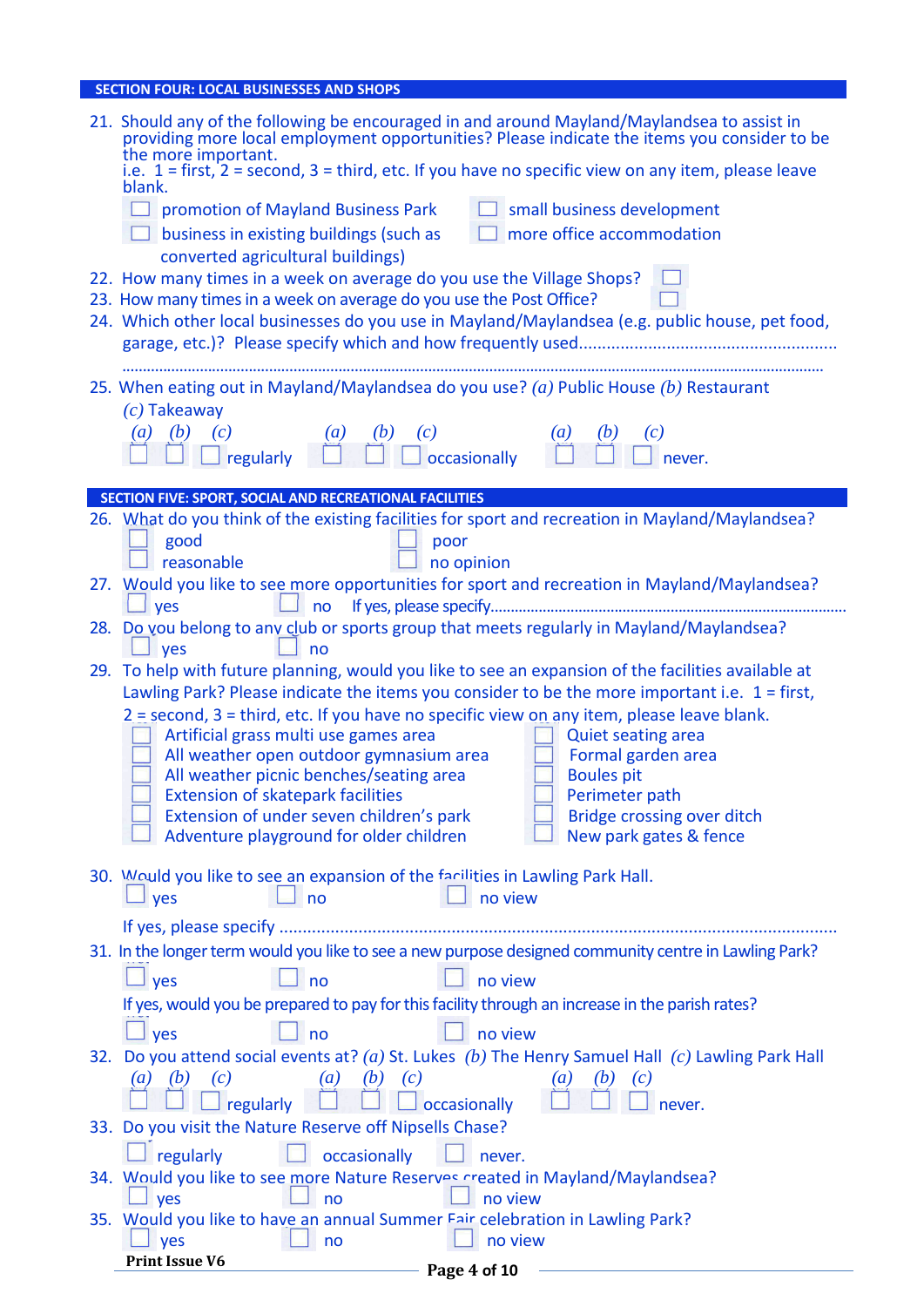|     | 36. Would you be interested in getting involved in the organisation of village community events<br>such as fetes, wine tasting and flower shows?<br>$\Box$ no<br>$\overline{\phantom{a}}$ yes                                                                                                                               |
|-----|-----------------------------------------------------------------------------------------------------------------------------------------------------------------------------------------------------------------------------------------------------------------------------------------------------------------------------|
| 37. | Are you a dog owner or dog walker?<br><b>yes</b><br>no                                                                                                                                                                                                                                                                      |
|     | Have you heard of, "The Green Dog Walker Scheme"? $\Box$ yes<br>no                                                                                                                                                                                                                                                          |
|     | Where do you prefer to walk your dog?                                                                                                                                                                                                                                                                                       |
|     | $\Box$ village streets $\Box$ seawall $\Box$ Lawling Park $\Box$ nature reserve<br>other                                                                                                                                                                                                                                    |
|     | 38. Are there enough dog bins on your route?                                                                                                                                                                                                                                                                                |
|     | $\frac{1}{2}$ yes<br>$\Box$ no If no, where should they be located? Please specify                                                                                                                                                                                                                                          |
|     |                                                                                                                                                                                                                                                                                                                             |
|     | <b>SECTION SIX: PLANNING AND DEVELOPMENT</b>                                                                                                                                                                                                                                                                                |
|     | <b>New Housing Development</b>                                                                                                                                                                                                                                                                                              |
|     | Mayland/Maylandsea is a riverside rural village where limited development consistent with                                                                                                                                                                                                                                   |
|     | local community needs will be permitted. Outside the defined settlement, only development                                                                                                                                                                                                                                   |
|     | which is consistent with countryside policies will be permitted.                                                                                                                                                                                                                                                            |
|     | 39. Do you think Mayland/Maylandsea can accommodate new housing?                                                                                                                                                                                                                                                            |
|     | yes<br>no                                                                                                                                                                                                                                                                                                                   |
|     | 40. If some new houses were to be built in Mayland/Maylandsea over the next, say ten years, where would you like to see them located? (For example, you might like to see unused, neglected parcels of private land in the vil<br>concentrated in certain areas.) Please state here what you feel would be the best outcome |
|     |                                                                                                                                                                                                                                                                                                                             |
|     | Would you like to see them built?                                                                                                                                                                                                                                                                                           |
|     | 41. Of only traditional style material?                                                                                                                                                                                                                                                                                     |
|     | $\Box$ disagree<br>$\Box$ no view<br>agree                                                                                                                                                                                                                                                                                  |
|     | 42. In a style compatible with surrounding buildings?                                                                                                                                                                                                                                                                       |
|     | agree<br>disagree<br>no view                                                                                                                                                                                                                                                                                                |
|     | 43. In a modern style?                                                                                                                                                                                                                                                                                                      |
|     | no view<br>disagree<br>agree                                                                                                                                                                                                                                                                                                |
|     | Would you prefer to see them built as?                                                                                                                                                                                                                                                                                      |
| 44. | Bigger houses on large plots?                                                                                                                                                                                                                                                                                               |
|     | disagree<br>no view<br>agree                                                                                                                                                                                                                                                                                                |
| 45. | Smaller, lower-cost houses, at higher densities?                                                                                                                                                                                                                                                                            |
|     | disagree<br>no view<br>agree                                                                                                                                                                                                                                                                                                |
| 46. | When demolishing older properties for site re-development, they can only be replaced with<br>the same number of new properties                                                                                                                                                                                              |
|     |                                                                                                                                                                                                                                                                                                                             |
|     | disagree<br>no view<br>agree                                                                                                                                                                                                                                                                                                |
|     | 47. The building of properties in back gardens should not be allowed                                                                                                                                                                                                                                                        |
|     | agree<br>disagree<br>no view                                                                                                                                                                                                                                                                                                |
|     | Affordable housing such as rented, shared ownership or intermediate rent property is                                                                                                                                                                                                                                        |
|     | subsidised in some way for people unable to rent or buy on the open housing market.                                                                                                                                                                                                                                         |
|     | 48. Should some of the new houses be "affordable housing"?                                                                                                                                                                                                                                                                  |
|     | disagree<br>no view<br>agree                                                                                                                                                                                                                                                                                                |
|     | 49. Do you or someone in your family need "affordable housing" now or in the future?                                                                                                                                                                                                                                        |
|     | yes<br>no<br>50. Should "affordable housing" be available to persons presently living outside of Mayland Parish?                                                                                                                                                                                                            |
|     |                                                                                                                                                                                                                                                                                                                             |
|     | no view<br>yes<br>no                                                                                                                                                                                                                                                                                                        |

χ,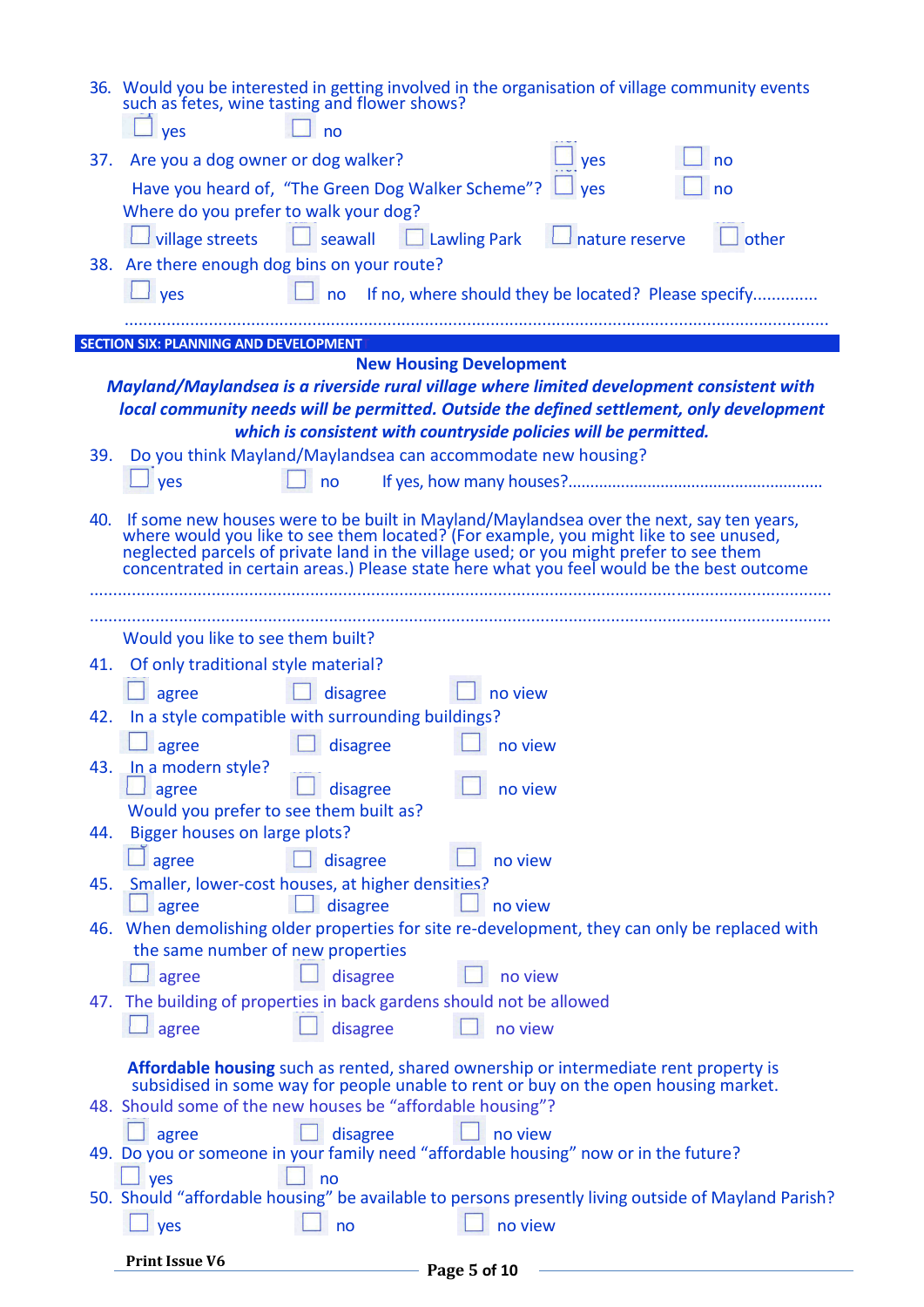|     | 51. Do you or someone in your family need "warden controlled housing" now or in the future?                                                                                               |  |  |  |
|-----|-------------------------------------------------------------------------------------------------------------------------------------------------------------------------------------------|--|--|--|
|     | no view<br>yes<br>no                                                                                                                                                                      |  |  |  |
|     |                                                                                                                                                                                           |  |  |  |
|     | <b>Alterations and Extensions to Existing Properties</b>                                                                                                                                  |  |  |  |
|     | In considering planning applications for alterations and extensions in Mayland/Maylandsea<br>should planners advise that when visible from boundaries and/or the public highway they are? |  |  |  |
|     | 52. Of any style and materials at the owner's discretion?                                                                                                                                 |  |  |  |
|     | disagree<br>$\Box$ agree<br>$\perp$ no view                                                                                                                                               |  |  |  |
|     | 53. Sympathetic in scale and design with the rural character of the village and surrounding                                                                                               |  |  |  |
|     | properties?                                                                                                                                                                               |  |  |  |
|     | disagree<br>no view<br>$\Box$ agree                                                                                                                                                       |  |  |  |
|     | 54. When considering a garage conversion to a room, an off road parking area must be provided?                                                                                            |  |  |  |
|     | disagree<br>agree<br>no view<br>55. When considering front boundary treatments of walls, fences and gates, they should be                                                                 |  |  |  |
|     | sympathetic with their surroundings to a maximum height of 1.50 metres?                                                                                                                   |  |  |  |
|     | disagree<br>agree<br>no view                                                                                                                                                              |  |  |  |
|     |                                                                                                                                                                                           |  |  |  |
|     | <b>Landscape Features</b>                                                                                                                                                                 |  |  |  |
|     | Do you feel that the following features must be maintained and are vital to Mayland/sea?                                                                                                  |  |  |  |
| 56. |                                                                                                                                                                                           |  |  |  |
|     | The existing surrounding development-free countryside which safeguards the rural setting of Mayland/Maylandsea as a separate village in the countryside                                   |  |  |  |
|     | disagree<br>agree<br>no view                                                                                                                                                              |  |  |  |
|     | 57. The open aspect of the sea wall walks and riverside views free of development<br>disagree<br>no view<br>agree                                                                         |  |  |  |
|     | 58. The boating scene and sailing activities                                                                                                                                              |  |  |  |
|     | no view<br>disagree<br>agree                                                                                                                                                              |  |  |  |
|     | 59. Agricultural land which should be protected, with applications for change of use of such land                                                                                         |  |  |  |
|     | being refused?                                                                                                                                                                            |  |  |  |
|     | disagree<br>no view<br>J agree                                                                                                                                                            |  |  |  |
|     | 60. Do you think the current regulations protect sufficiently the character of the area?                                                                                                  |  |  |  |
|     | disagree<br>agree<br>no view                                                                                                                                                              |  |  |  |
|     | <b>Lighting</b>                                                                                                                                                                           |  |  |  |
|     | 61. White street lighting should replace traditional yellow bulbs. (This is shown to make objects                                                                                         |  |  |  |
|     | appear clearer, faces more recognisable and reduce light pollution.)                                                                                                                      |  |  |  |
|     | disagree<br>agree<br>no view<br>62. Private security lights and driveway lights should be restricted if they intrude unnecessarily or                                                     |  |  |  |
|     | dangerously onto roadways or adjacent properties                                                                                                                                          |  |  |  |
|     | disagree<br>no view<br>agree                                                                                                                                                              |  |  |  |
|     | 63. To reduce light pollution, light fittings that reduce light emitted upwards should be used.<br>Lighting should be positioned properly so that it is directed downwards.               |  |  |  |
|     | disagree<br>no view<br>agree                                                                                                                                                              |  |  |  |
|     |                                                                                                                                                                                           |  |  |  |
|     |                                                                                                                                                                                           |  |  |  |
|     |                                                                                                                                                                                           |  |  |  |

If you have any further comments either on the questions above or on the needs of Mayland/Maylandsea that are not covered, these would be most welcome at page 7 or on a separate sheet if you prefer.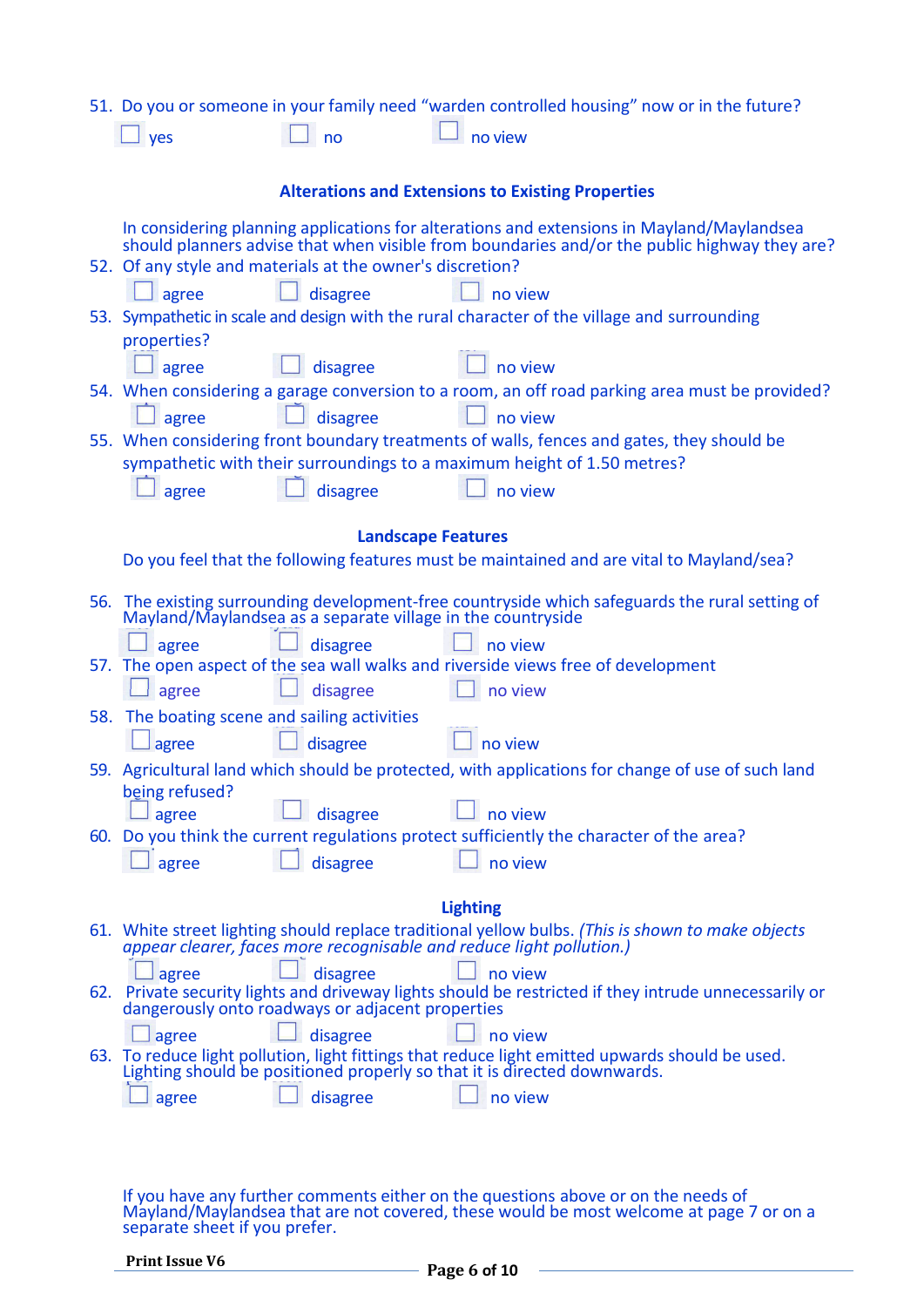| <b>Renewable Energy</b>                                                                                                                                                                                                                                                                                                                                                                                        |                                   |  |  |  |
|----------------------------------------------------------------------------------------------------------------------------------------------------------------------------------------------------------------------------------------------------------------------------------------------------------------------------------------------------------------------------------------------------------------|-----------------------------------|--|--|--|
| To help generate small scale green energy supply;<br>64. Are you in favour of roof mounted solar panels?<br>disagree<br>no view<br>agree<br>65. And if future technology develops small wind turbines for individual property garden mounting, would you be in favour of these?<br>no view<br>disagree<br>agree                                                                                                |                                   |  |  |  |
| <b>SECTION SEVEN: YOU AND YOUR HOUSEHOLD</b><br>This section asks for a little information about you. This will help address any gaps in the<br>provision of facilities and services. If you feel that the information required is too personal,<br>please feel free to leave it out. However, if you wish to be entered for the prize draw you<br>need to complete your name and address or telephone number. |                                   |  |  |  |
| 66. How many years have you lived in Mayland/Maylandsea?                                                                                                                                                                                                                                                                                                                                                       |                                   |  |  |  |
| $21 - 30$ years $\blacksquare$<br>$\Box$ 0-10 years<br>$\vert$ 11-20 years                                                                                                                                                                                                                                                                                                                                     | 31 years & over                   |  |  |  |
| How many people live in your household?<br>67.                                                                                                                                                                                                                                                                                                                                                                 |                                   |  |  |  |
| How many are employed $\Box$ unemployed $\Box$<br>self-employed desired<br>68.                                                                                                                                                                                                                                                                                                                                 |                                   |  |  |  |
| 69.<br>What ages are they? Please insert the number of people in each of the following age<br>categories currently living in your household.                                                                                                                                                                                                                                                                   |                                   |  |  |  |
| $10-19$<br>$0 - 9$<br>30-39<br>40-49<br>$70 - 79$<br>$60 - 69$                                                                                                                                                                                                                                                                                                                                                 | $20 - 29$<br>50-59<br>80 or older |  |  |  |
| Sum up in one sentence what do you like/dislike about the Village                                                                                                                                                                                                                                                                                                                                              |                                   |  |  |  |
| <u>Likes</u>                                                                                                                                                                                                                                                                                                                                                                                                   |                                   |  |  |  |
|                                                                                                                                                                                                                                                                                                                                                                                                                |                                   |  |  |  |
| Use this space for any other comments                                                                                                                                                                                                                                                                                                                                                                          |                                   |  |  |  |

| Remember everybody, to fill in your name and telephone number or address below<br>to be included in the Prize Draw. Winners will be notified in the Mayland Mayl. |  |  |  |
|-------------------------------------------------------------------------------------------------------------------------------------------------------------------|--|--|--|
|                                                                                                                                                                   |  |  |  |
|                                                                                                                                                                   |  |  |  |
|                                                                                                                                                                   |  |  |  |
| <b>Print Issue V6</b>                                                                                                                                             |  |  |  |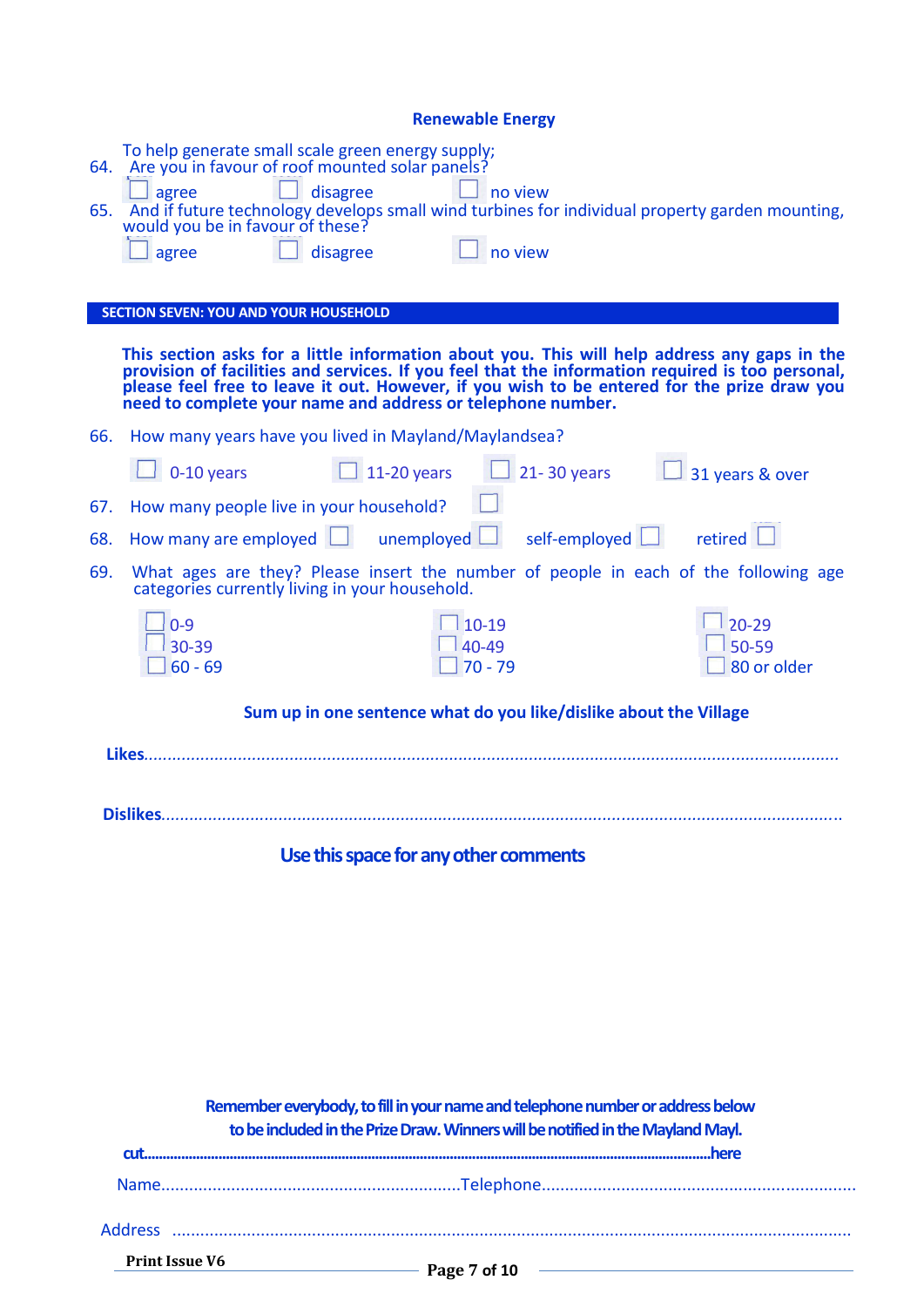#### **SECTION EIGHT: YOUNG PEOPLE'S SURVEY/QUESTIONNAIRE UNDER 18's No. 1**

Complete this section in consultation with your parent/guardian. Pages for 3 children are included, if more are required copy page 10 for each additional young person in your family.

| 1. How old are you?<br>$\Box$ Under 10 years               | 10-14 years                                                                                        | 15-18years |
|------------------------------------------------------------|----------------------------------------------------------------------------------------------------|------------|
| Are you in full- or part-time education?                   |                                                                                                    |            |
| 2. $\Box$ yes                                              | no                                                                                                 |            |
| 3. Do you have a full- or part-time job?                   |                                                                                                    |            |
| $\Box$ full-time                                           | part-time                                                                                          | none       |
| 4. If you have a job, is it in the village?<br>$\perp$ yes | <b>no</b>                                                                                          |            |
| 5. Do most of your friends live in the village?<br>yes     | no                                                                                                 |            |
|                                                            | 6. How do you get to school, work, visit the shops or see your friends? Please tick all that apply |            |
| bus                                                        | own car                                                                                            | bicycle    |
| parents' or friend's car                                   | $\Box$ walk                                                                                        | train      |
| 7. Does the public transport times suit you?               |                                                                                                    |            |
| $\Box$ yes                                                 | $\Box$ no If no, please specify what changes you would like                                        |            |
|                                                            |                                                                                                    |            |
|                                                            |                                                                                                    |            |
|                                                            | 8. Would it be useful to have a specific noticeboard or dedicated Mayland website where            |            |
| you can find out about local activities and jobs?          |                                                                                                    |            |
| $\Box$ yes<br>$\Box$ no                                    | $\Box$ notice board                                                                                | website    |
|                                                            | 9. Do you worry about your personal safety when you walk in the village?                           |            |
| l yes                                                      | no                                                                                                 |            |
|                                                            | 10. Do you think there is enough for young people to do in Mayland/Maylandsea?                     |            |
| $\Box$ yes                                                 | $\Box$ no If no, what other facility/activity would you like                                       |            |
|                                                            |                                                                                                    |            |
|                                                            |                                                                                                    |            |
| 11. Are you?                                               |                                                                                                    |            |
| male                                                       | female                                                                                             |            |
|                                                            | 12. Do you think the existing facilities fairly represent your gender's interests?                 |            |
| $\Box$ yes                                                 | no                                                                                                 |            |
| If no, what facility would you like to see? Please specify |                                                                                                    |            |
|                                                            |                                                                                                    |            |
| 13. Would you like a youth club in the village?            |                                                                                                    |            |
| yes                                                        | If yes, where would you like it located?<br>no                                                     |            |
|                                                            |                                                                                                    |            |
|                                                            | 14. Do you think a newsletter or a page in the Mayland Mayl especially for young people would      |            |
|                                                            | be a good idea? This could include information about events going on inside or outside             |            |
| the village as well as jobs, jokes, etc.                   |                                                                                                    |            |
|                                                            |                                                                                                    |            |
| yes                                                        | no                                                                                                 |            |
|                                                            | 15 Would you be interested in being involved with such a newsletter or page?                       |            |
| yes                                                        | no                                                                                                 |            |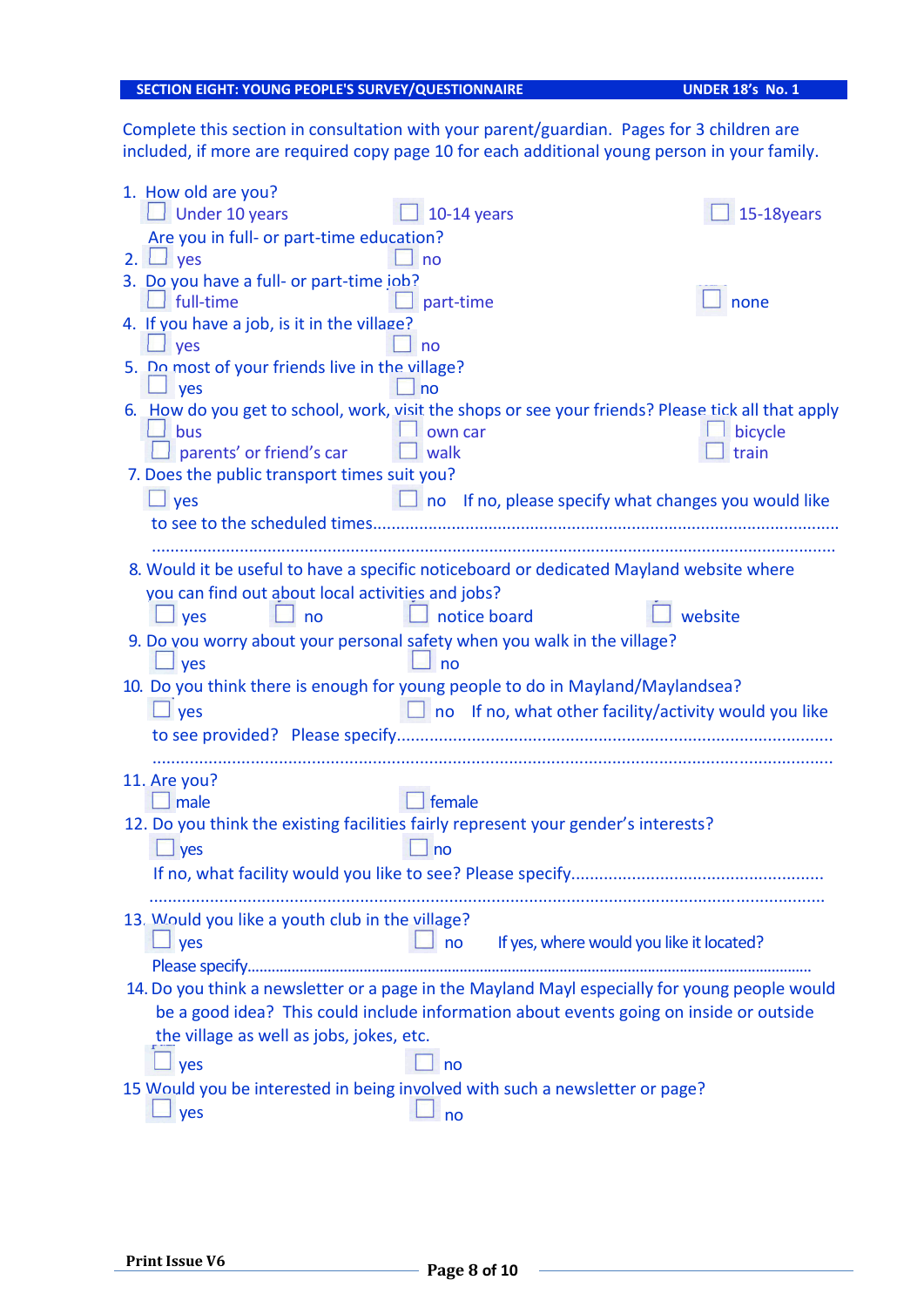#### **SECTION EIGHT: YOUNG PEOPLE'S SURVEY/QUESTIONNAIRE UNDER 18's No. 2**

Complete this section in consultation with your parent/guardian. Three pages included, if more required copy this page for each young person in your family.

| 1. How old are you?<br>$\Box$ Under 10 years                             | 10-14 years                                                                                        | 15-18years |
|--------------------------------------------------------------------------|----------------------------------------------------------------------------------------------------|------------|
| Are you in full- or part-time education?                                 |                                                                                                    |            |
| 2. $\Box$ yes                                                            | n <sub>o</sub>                                                                                     |            |
| 3. Do you have a full- or part-time job?                                 |                                                                                                    |            |
| full-time                                                                | part-time                                                                                          | none       |
| 4. If you have a job, is it in the village?                              |                                                                                                    |            |
| $\Box$ yes                                                               | no                                                                                                 |            |
| 5. Do most of your friends live in the village?                          |                                                                                                    |            |
| yes                                                                      | no                                                                                                 |            |
|                                                                          | 6. How do you get to school, work, visit the shops or see your friends? Please tick all that apply |            |
| bus                                                                      | own car                                                                                            | bicycle    |
| parents' or friend's car                                                 | $\Box$ walk                                                                                        | train      |
| 7. Does the public transport times suit you?                             |                                                                                                    |            |
| $\Box$ yes                                                               | I no If no, please specify what changes you would like                                             |            |
|                                                                          |                                                                                                    |            |
|                                                                          |                                                                                                    |            |
|                                                                          | 8. Would it be useful to have a specific noticeboard or dedicated Mayland website where            |            |
| you can find out about local activities and jobs?                        |                                                                                                    |            |
| $\Box$ yes<br>$\Box$ no                                                  | $\Box$ notice board                                                                                | website    |
| 9. Do you worry about your personal safety when you walk in the village? |                                                                                                    |            |
| $\perp$ yes                                                              | 」no                                                                                                |            |
|                                                                          | 10. Do you think there is enough for young people to do in Mayland/Maylandsea?                     |            |
| $\Box$ yes                                                               | $\Box$ no If no, what other facility/activity would you like                                       |            |
|                                                                          |                                                                                                    |            |
|                                                                          |                                                                                                    |            |
| 11. Are you?                                                             |                                                                                                    |            |
| $\Box$ male                                                              | female                                                                                             |            |
|                                                                          | 12. Do you think the existing facilities fairly represent your gender's interests?                 |            |
| $\Box$ yes                                                               | no                                                                                                 |            |
|                                                                          |                                                                                                    |            |
|                                                                          |                                                                                                    |            |
| 13. Would you like a youth club in the village?                          |                                                                                                    |            |
| yes                                                                      | If yes, where would you like it located?<br>no                                                     |            |
|                                                                          |                                                                                                    |            |
|                                                                          | 14. Do you think a newsletter or a page in the Mayland Mayl especially for young people would      |            |
|                                                                          | be a good idea? This could include information about events going on inside or outside             |            |
| the village as well as jobs, jokes, etc.                                 |                                                                                                    |            |
| yes                                                                      | no                                                                                                 |            |
|                                                                          | 15 Would you be interested in being involved with such a newsletter or page?                       |            |
|                                                                          |                                                                                                    |            |
| yes                                                                      | no                                                                                                 |            |